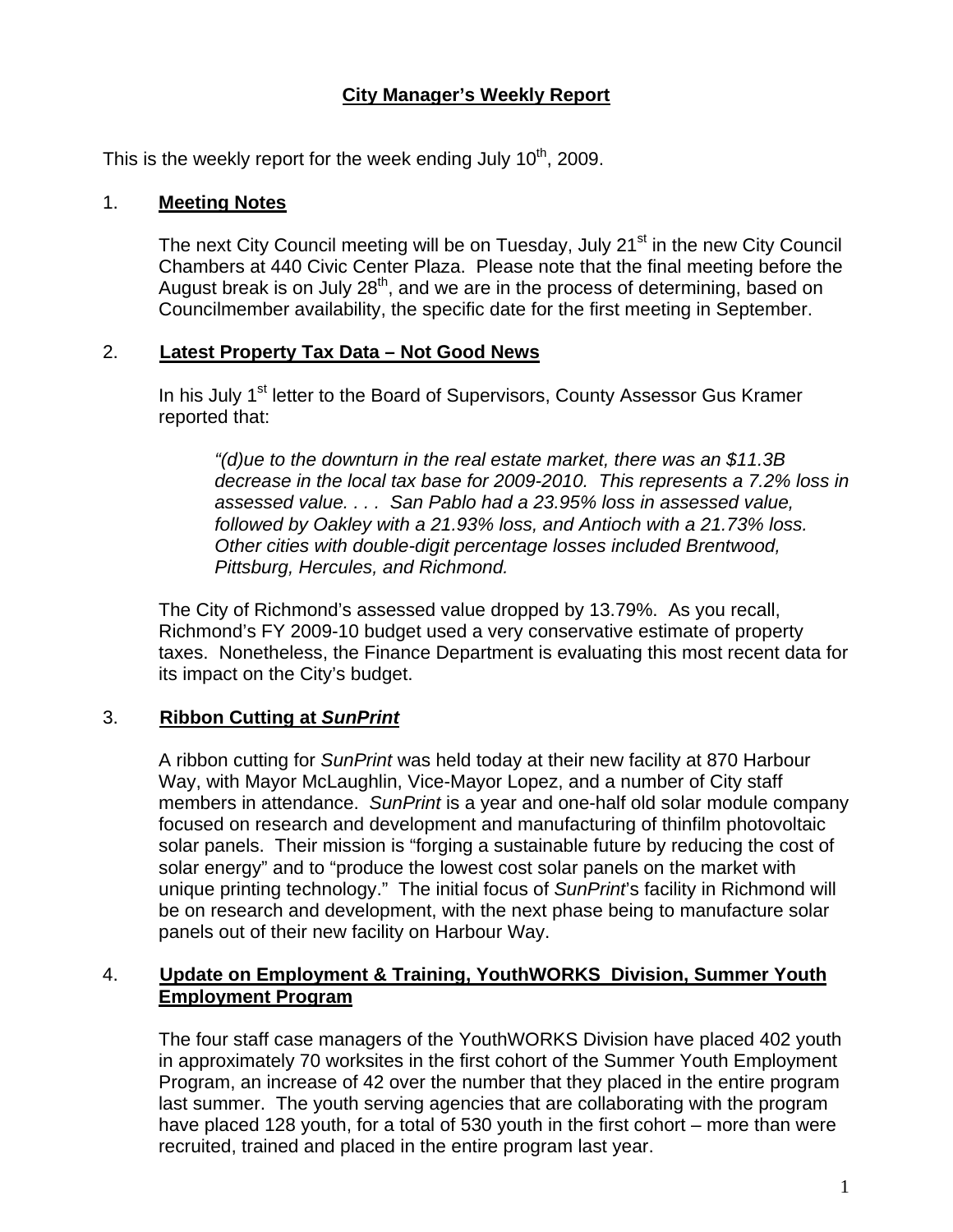Efforts are underway to raise additional funds and to enroll a greater number of youth so as to be able to place all of the available youth in the second cohort scheduled to begin July  $27<sup>th</sup>$  (after summer school is out). While staff is still pulling together the information to determine how many remain to be placed, and the priority order for placement, that number is expected to be greater than the 70 remaining slots currently funded.

#### 5. **Joint Management Meeting with School District Management**

This past Tuesday, several of the City of Richmond's department managers (Police Chief Chris Magnus, Finance Director Jim Goins, Library and Cultural Services Director Monique le Conge, Recreation Director Keith Jabari, Housing Authority Director Tim Jones, and Police Captain Allwyn Brown) and I met with School Superintendent Bruce Harter and several of his "cabinet" (key managers) in our second scheduled meeting to increase the collaborative relationship between the City of Richmond and the West Contra Costa Unified School District.

Among the topics discussed at this most recent meeting were after school program coordination, library and literacy programs, effective information systems for financial management, statistical data sharing for more effective grant writing, and the concept of a school services agreement (level of service agreement) to preserve neighborhood schools. Several follow-up assignments were distributed to staff at the meeting following these topic discussions.

Our next meeting is tentatively scheduled for this fall, and we will keep you informed as these discussions move forward.

#### 6. **Richmond Library Receives New Resource**

The Richmond Public Library has been notified that they will receive the *IMLS Connecting to Collections Bookshelf*, a core set of conservation books and online resources donated by the Institute of Museum and Library Services (IMLS). IMLS has now awarded almost 3,000 free sets of the IMLS Bookshelf, in cooperation with the American Association for State and Local History (AASLH).

Richmond will receive this essential set of resources based on an application describing the needs and plans for the care of its collections, particularly the Richmond Collection, which includes local history information. The IMLS Bookshelf focuses on collections typically found in art or history museums and in libraries' special collections, with an added selection of texts for zoos, aquaria, public gardens, and nature centers. It addresses such topics as the philosophy and ethics of collecting, collections management and planning, emergency preparedness, and culturally specific conservation issues.

The IMLS Bookshelf is a crucial component of *Connecting to Collections: A Call to Action*, a conservation initiative that the Institute launched in 2006. IMLS began the initiative in response to a 2005 study it released in partnership with Heritage Preservation, *A Public Trust at Risk: The Heritage Health Index Report on the State of America's Collections*. The multi-faceted, multi-year initiative shines a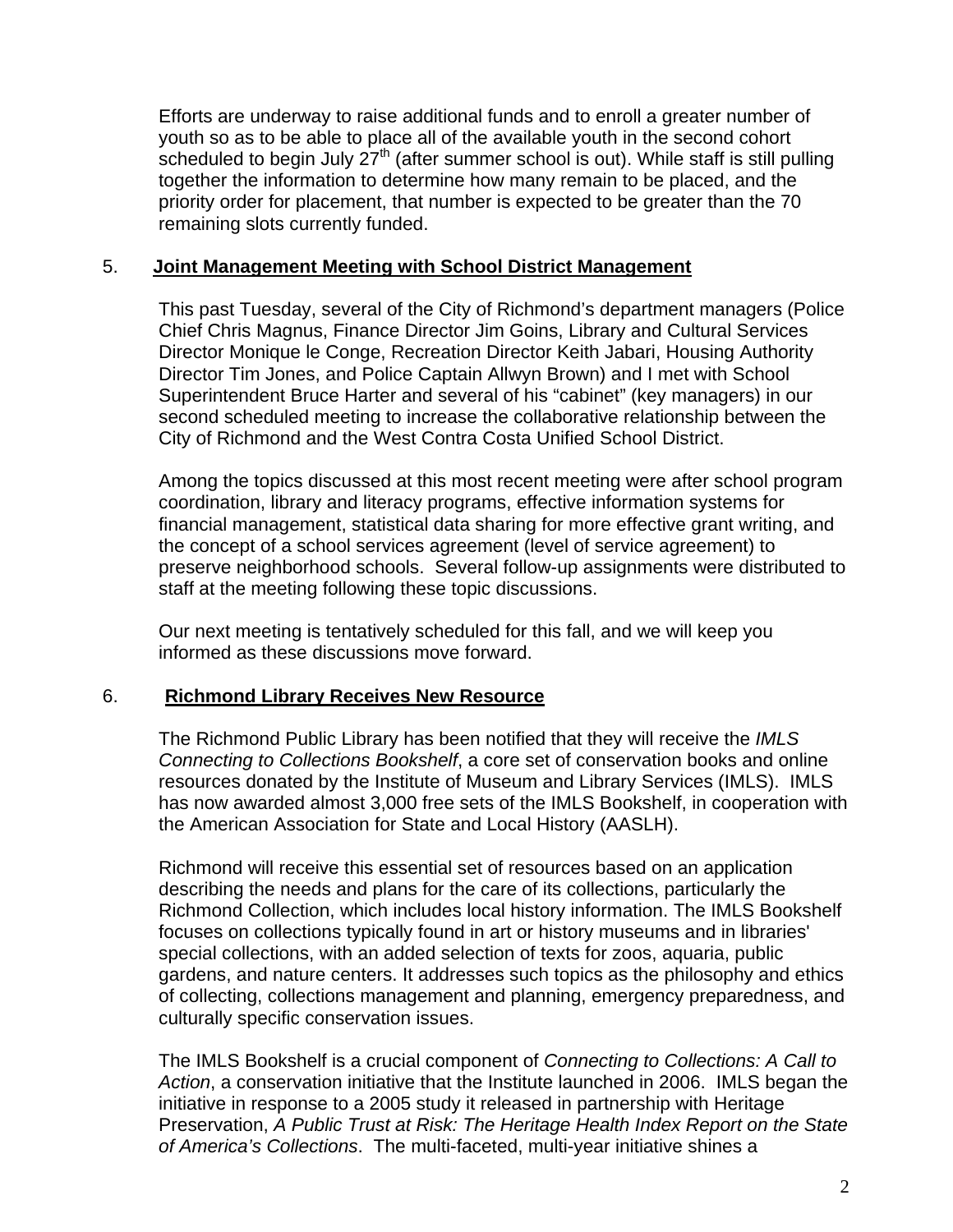nationwide spotlight on the needs of America's collections, especially those held by smaller institutions, which often lack the human and financial resources necessary to adequately care for their collections. [Click here for more information on the](http://www.imls.gov/news/2007/www.imls.gov/collections)  *[Connecting to Collections](http://www.imls.gov/news/2007/www.imls.gov/collections)* initiative.

### 7. **Recovery Zone Economic Development Bonds and Recovery Zone Facility Bonds**

The City of Richmond has learned that it will receive a total allocation of \$3.2 million for Recovery Zone Bonds. Recovery Zone Economic Development Bonds (RZEDBs) are taxable government bonds issued before January 1, 2011 for qualified economic development purposes. A "qualified economic development purpose" means expenditures for purposes of promoting development or other economic activity, expenditures for public infrastructure and construction of public facilities, and expenditures for job training and educational programs. The bonds are taxable bonds with a direct federal subsidy of 45% of the interest paid on the bonds, which effectively lowers the interest rate to below that of tax-exempt bonds. Recovery Zone Facility Bonds (RZFBs) are tax-exempt bonds that may be used to finance activities usually reserved for taxable bond proceeds.

Staff will be exploring ways in which these bonds may be used effectively in the City of Richmond.

# 8. **Site Tour of Voting System for the City of Las Vegas**

As you may recall, the City Clerk is evaluating ways in which to upgrade the City Council meeting voting system. As part of this research, the City Clerk and the IT Director attended the July 1, 2009 City Council meeting for the City of Las Vegas, Nevada to observe the SIRE voting system during an actual council meeting, and then met with the Las Vegas City Clerk and her staff to discuss the voting system. (The SIRE AgendaPLUS was implemented in Richmond in May 2007 for automated preparation, distribution, and web access of the agenda packet, but it is not currently used for City Council voting.) The SIRE voting system is user friendly and allows Councilmembers to access supporting documents as they are being discussed during the meeting. The City Clerk plans to gather suggestions from Councilmembers regarding their needs in a new system and, to the extent possible, have these needs addressed in the new system.

## 9. **Public Works**

The Public Works Department recently paved 40<sup>th</sup> Street from Barrett Avenue to Macdonald, and 9<sup>th</sup> Street from Ripley Avenue to Pennsylvania Avenue. They will start the 2009-2010 paving season by continuing resurfacing the streets and parking lots adjacent to the Civic Center Plaza. The first project to start next week is the parking lot west of the Art Center along  $25<sup>th</sup>$  Street.

## 10. **Recreation Highlights**

 $\frac{3^{rd}}{d}$  of July Fireworks: The Recreation Department, in collaboration with the Parks Division, Police Department, Fire Department, and Orton Development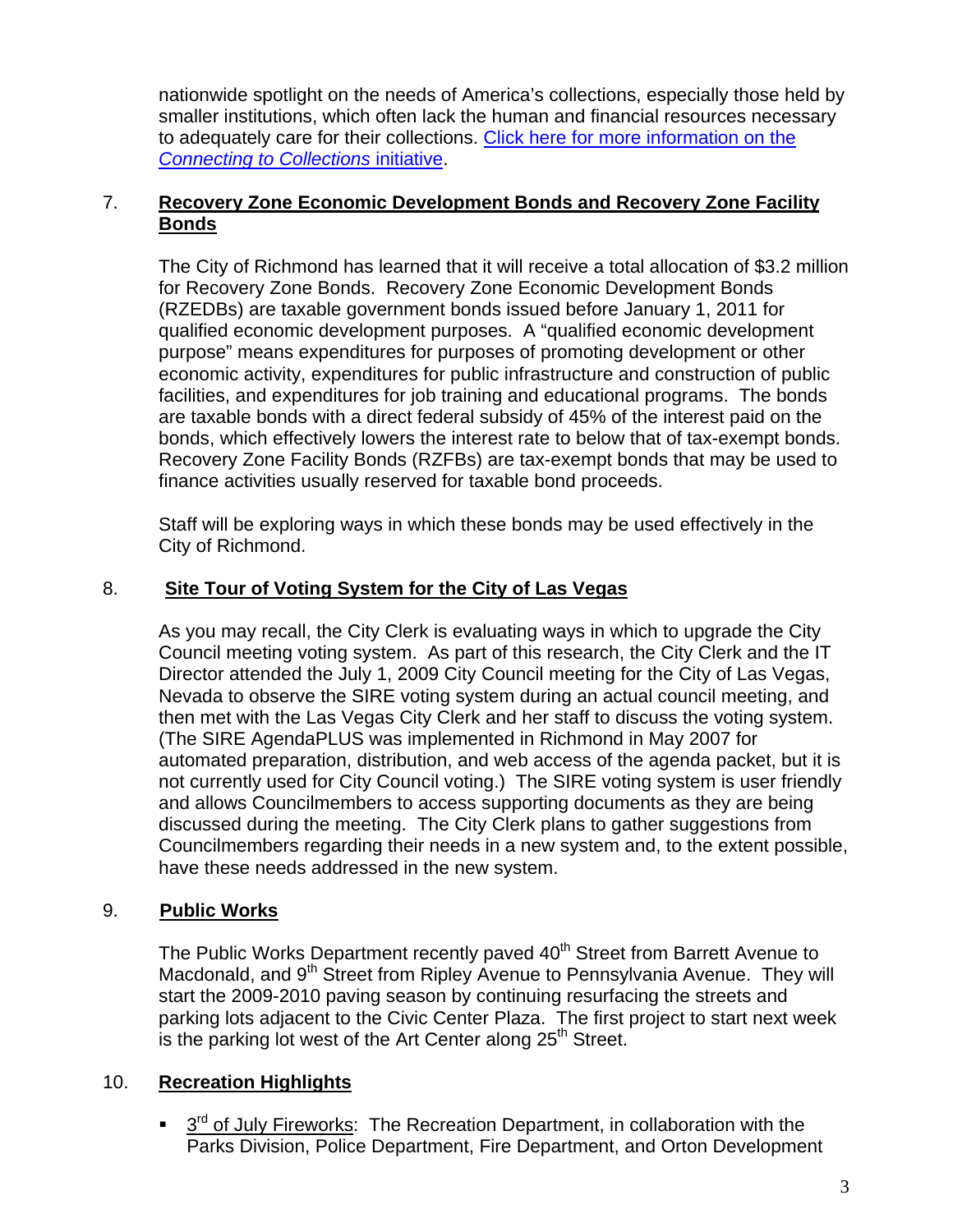hosted a City-wide Fireworks Spectacular on Friday, July 3<sup>rd</sup>, 2009 from 6:30 PM to 10:00 PM at Marina Bay Park. Approximately 3,000 families and community members were in attendance and enjoyed the food, music and fun. Thank you to everyone who helped to make this a great event!

Kids 'N Motion Summer Camps: The Recreation Department's summer camp program, Kids 'N Motion, held at Booker T. Anderson (BTA), Nevin, May Valley, Parchester and Shields-Reid Community Centers, is now in its 3<sup>rd</sup> week of operation. The camps average between 25 and 60 participants each week. Activities have included field trips, arts and crafts, sports, and rocket making. The Parchester and Nevin Community Centers also have a teen summer program which starts at 4:00 PM each day.



*BTA campers enjoying a game of soccer at the park with Summer Youth Workers* 



*Participants of the Parchester Camp show off some of their art work made in their first 2 weeks of camp*